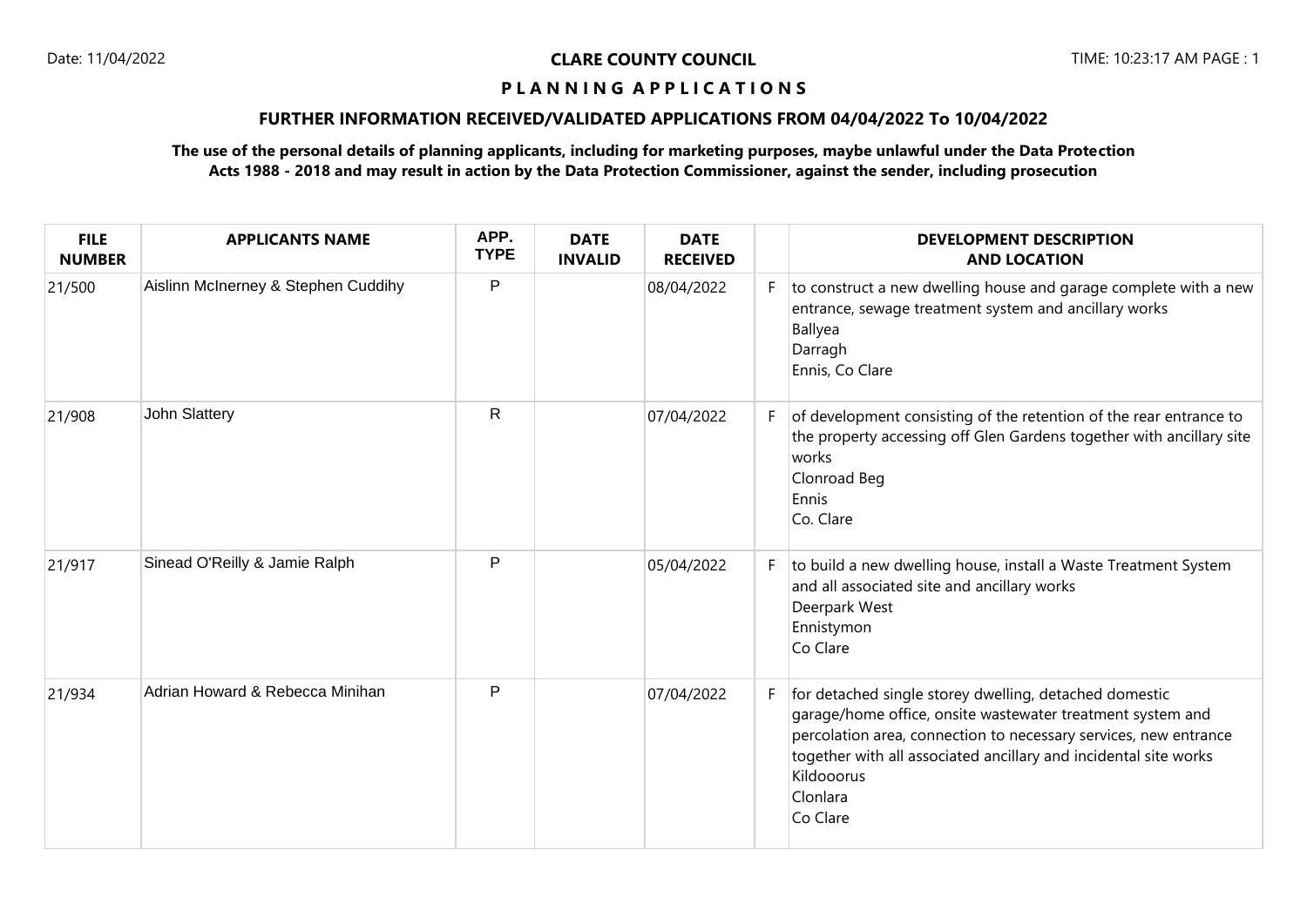## **P L A N N I N G A P P L I C A T I O N S**

## **FURTHER INFORMATION RECEIVED/VALIDATED APPLICATIONS FROM 04/04/2022 To 10/04/2022**

## **The use of the personal details of planning applicants, including for marketing purposes, maybe unlawful under the Data Protection Acts 1988 - 2018 and may result in action by the Data Protection Commissioner, against the sender, including prosecution**

| 21/1062 | Enda Boyce                  | P | 07/04/2022 | F. | to construct a new dwelling house, private garage, site entrance,<br>access road and on-site wastewater treatment system along with all<br>other associated site works and services<br><b>Brickhill East</b><br>Cratloe<br>Co Clare |
|---------|-----------------------------|---|------------|----|-------------------------------------------------------------------------------------------------------------------------------------------------------------------------------------------------------------------------------------|
| 21/1261 | Eimear Conway               | P | 05/04/2022 | F. | to construct a dwelling with a garage including a wastewater<br>treatment system and associated groundworks<br>Slievedooley<br>Labasheeda<br>Co Clare                                                                               |
| 21/1332 | Sean McMahon                | P | 08/04/2022 | F. | to construct a new dwelling house and garage complete with a new<br>entrance, sewage treatment system and ancillary works<br>Glendine North,<br>Miltown Malbay,<br>Co Clare                                                         |
| 21/1349 | Ciara Sheehy & Kevin Reeves | P | 05/04/2022 | F  | to build a new Dwelling House, Garage, install a wastewater<br>treatment system & all other associated site and ancillary works<br>Dromehily Hill,<br>Mac Donnell,<br>Cree, Co Clare                                                |